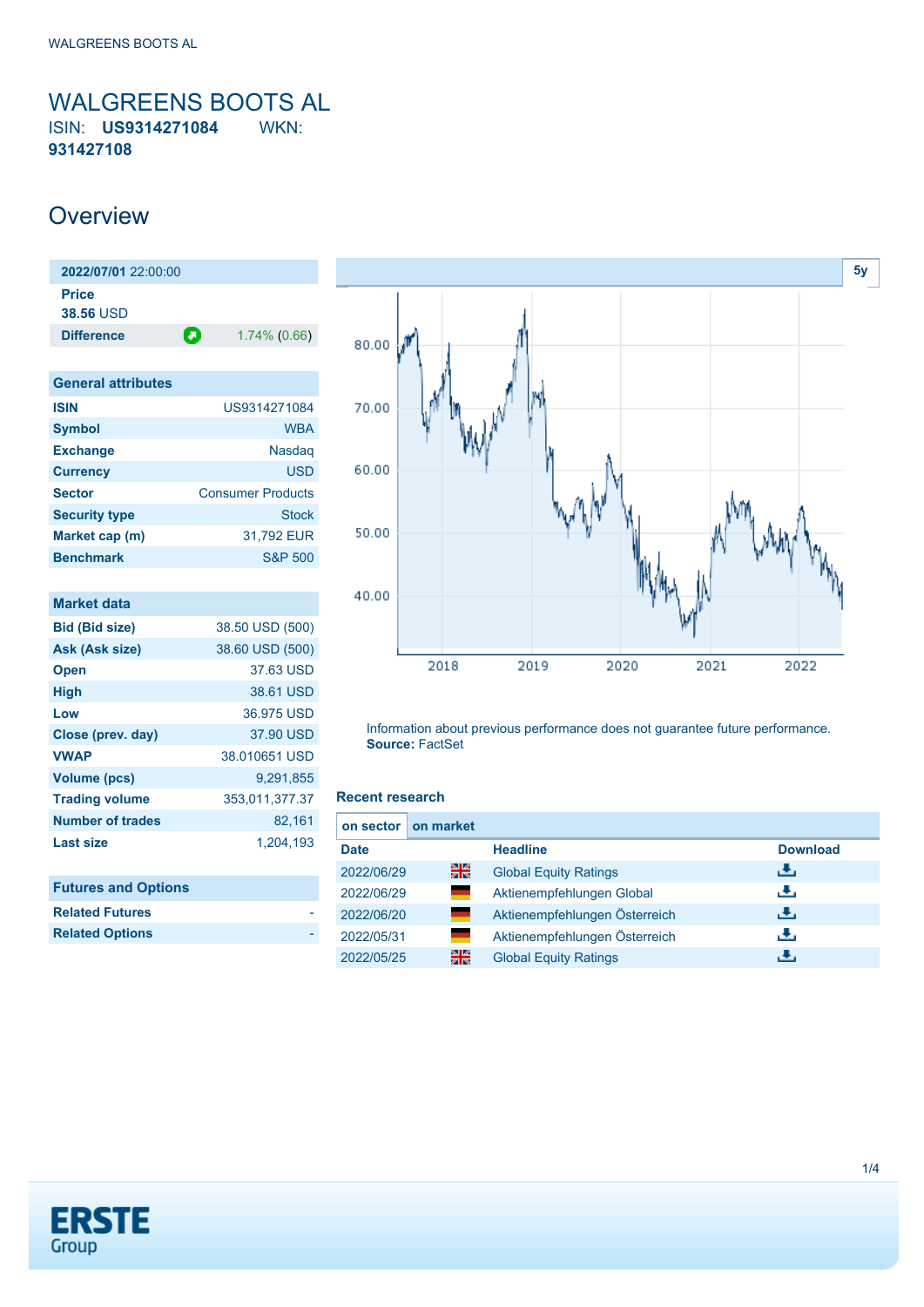## Details

**2022/07/01** 22:00:00 **Price**

**38.56** USD

**Difference 1.74% (0.66)** 

| <b>General attributes</b> |                          |
|---------------------------|--------------------------|
| <b>ISIN</b>               | US9314271084             |
| <b>Symbol</b>             | <b>WBA</b>               |
| <b>Exchange</b>           | <b>Nasdag</b>            |
| <b>Currency</b>           | <b>USD</b>               |
| <b>Sector</b>             | <b>Consumer Products</b> |
| <b>Security type</b>      | Stock                    |
| Market cap (m)            | 31,792 EUR               |
| <b>Benchmark</b>          | S&P 500                  |

| Market data             |                 |
|-------------------------|-----------------|
| <b>Bid (Bid size)</b>   | 38.50 USD (500) |
| Ask (Ask size)          | 38.60 USD (500) |
| <b>Open</b>             | 37.63 USD       |
| <b>High</b>             | 38.61 USD       |
| Low                     | 36.975 USD      |
| Close (prev. day)       | 37.90 USD       |
| <b>VWAP</b>             | 38.010651 USD   |
| <b>Volume (pcs)</b>     | 9,291,855       |
| <b>Trading volume</b>   | 353,011,377.37  |
| <b>Number of trades</b> | 82,161          |
| Last size               | 1,204,193       |

| <b>Performance and Risk</b> |            |                |           |  |
|-----------------------------|------------|----------------|-----------|--|
|                             | 6m         | 1 <sub>V</sub> | 3v        |  |
| <b>Perf (%)</b>             | $-26.07\%$ | $-20.84%$      | $-29.44%$ |  |
| Perf (abs.)                 | $-13.60$   | $-10.15$       | $-16.09$  |  |
| <b>Beta</b>                 | 0.70       | 0.75           | 0.78      |  |
| <b>Volatility</b>           | 29.89      | 27.80          | 36.33     |  |



Information about previous performance does not guarantee future performance. **Source:** FactSet

| <b>Price data</b>                             |                        |
|-----------------------------------------------|------------------------|
| Ø price 5 days $\vert$ Ø volume 5 days (pcs.) | 40.10 USD (9,193,766)  |
| Ø price 30 days   Ø volume 30 days (pcs.)     | 41.49 USD (6,706,005)  |
| Ø price 100 days   Ø volume 100 days (pcs.)   | 44.52 USD (7,152,309)  |
| Ø price 250 days   Ø volume 250 days (pcs.)   | 47.18 USD (6,417,032)  |
| <b>YTD High   date</b>                        | 55.00 USD (2022/01/11) |
| <b>YTD Low   date</b>                         | 36.98 USD (2022/07/01) |
| 52 Weeks High   date                          | 55.00 USD (2022/01/11) |
| 52 Weeks Low   date                           | 36.98 USD (2022/07/01) |

| <b>Arbitrage views</b>          |                |                   |                       |                                 |                            |
|---------------------------------|----------------|-------------------|-----------------------|---------------------------------|----------------------------|
| Exchange $\Box$                 | <b>Date</b>    | <b>Time Price</b> |                       | <b>Trading volume</b><br>(mio.) | <b>Number of</b><br>trades |
| Xetra                           | 2022/07/<br>01 |                   | 17:35 36.24 EUR       | 0.20                            | 44                         |
| <b>Vienna Stock</b><br>Exchange | 2022/07/<br>01 |                   | 17:32 36.295 EUR 0.00 |                                 | 2                          |
| Tradegate                       | 2022/07/<br>01 |                   | 22:26 36.985 EUR 0.47 |                                 | 121                        |
| <b>Stuttgart</b>                | 2022/07/<br>01 |                   | 19:45 36.68 EUR       | 0.03                            | 6                          |
| <b>Nasdag</b>                   | 2022/07/       | 22:00             | 38.56 USD             | 353.01                          | 82,161                     |

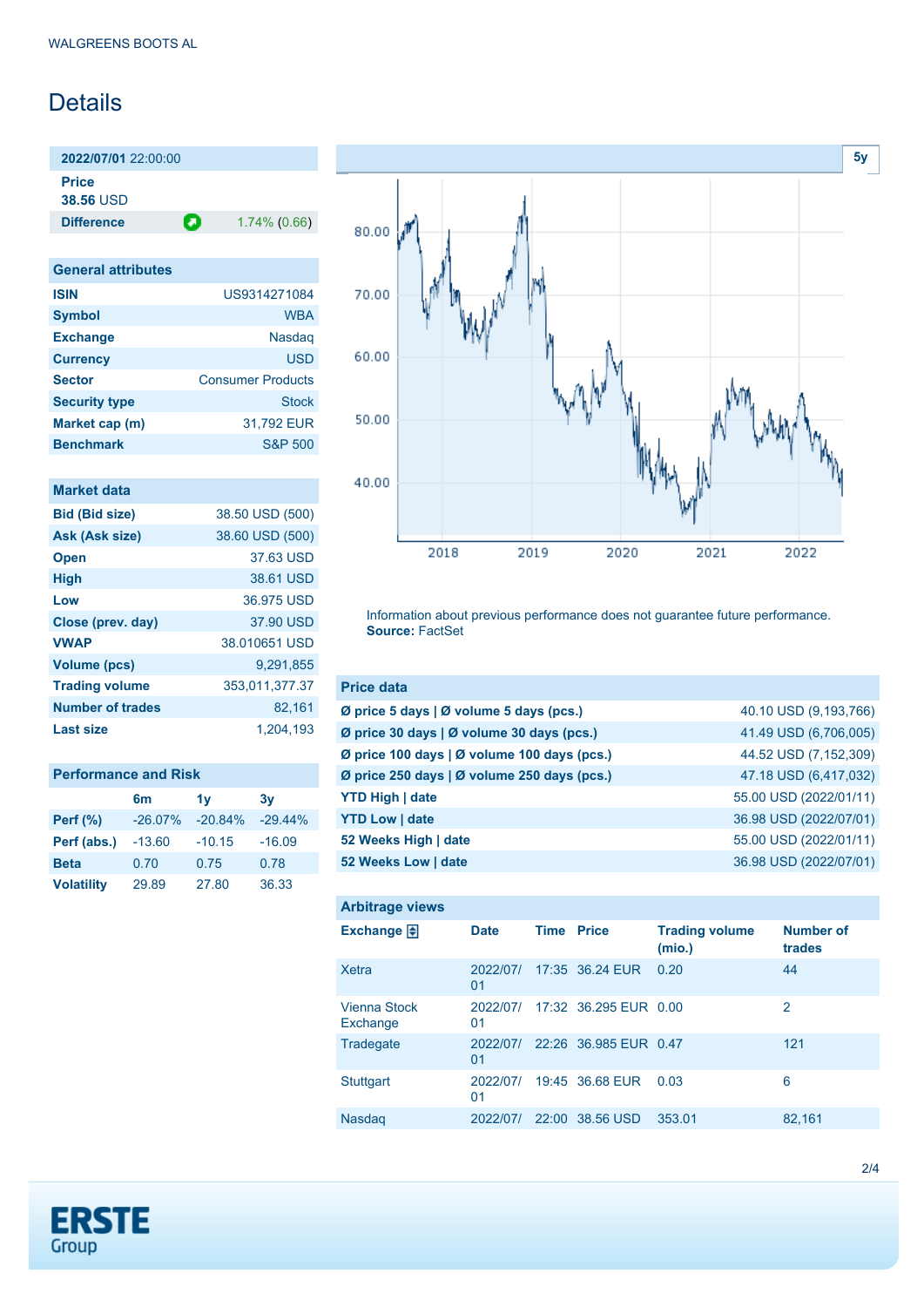|                                 | 01             |                       |      |                |
|---------------------------------|----------------|-----------------------|------|----------------|
| <b>Munich</b>                   | 2022/07/<br>01 | 08:00 36.065 EUR 0.00 |      | 1              |
| <b>London Stock</b><br>Exchange | 2022/06/<br>13 | 16:03 40.63 USD       | 0.00 | 1              |
| Hanover                         | 2022/07/<br>01 | 08:02 35.875 EUR 0.00 |      | 1              |
| Hamburg                         | 2022/07/<br>01 | 14:24 36.37 EUR       | 0.01 | $\overline{2}$ |
| Frankfurt                       | 2022/07/<br>01 | 17:18 36.29 EUR       | 0.08 | 8              |
| <b>Duesseldorf</b>              | 2022/07/<br>01 | 17:00 36.075 EUR 0.00 |      | 10             |
| <b>Berlin</b>                   | 2022/07/<br>01 | 08:08 36.045 EUR 0.00 |      | 1              |